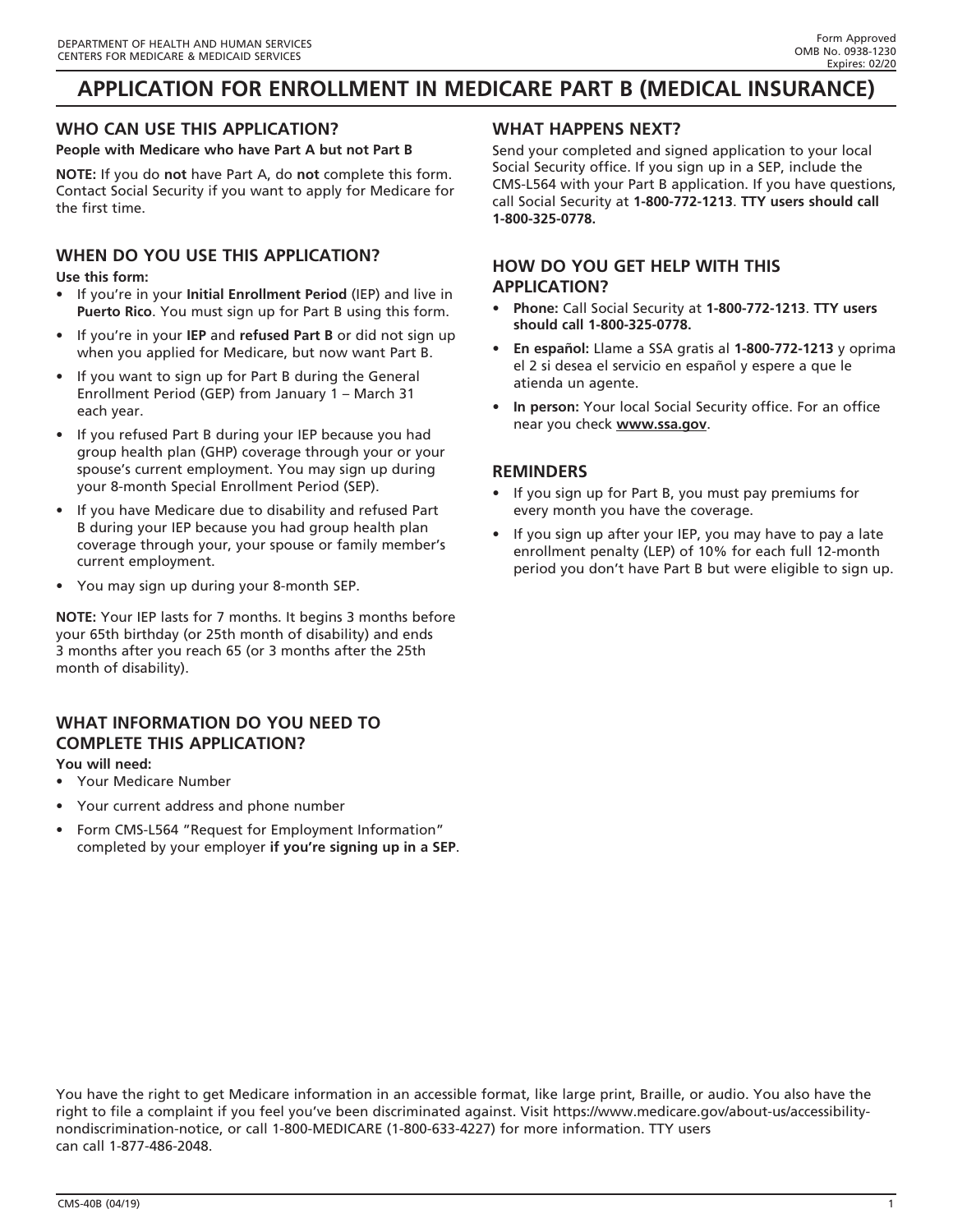## **APPLICATION FOR ENROLLMENT IN MEDICARE PART B (MEDICAL INSURANCE)**

#### 1. Your Medicare Number

| YES<br>2. Do you wish to sign up for Medicare Part B (Medical Insurance)?                                                          |                   |
|------------------------------------------------------------------------------------------------------------------------------------|-------------------|
| 3. Your Name (Last Name, First Name, Middle Name)                                                                                  |                   |
|                                                                                                                                    |                   |
| 4. Mailing Address (Number and Street, P.O. Box, or Route)                                                                         |                   |
|                                                                                                                                    |                   |
| 5. City                                                                                                                            | Zip Code<br>State |
|                                                                                                                                    |                   |
| 6. Phone Number (including area code)                                                                                              |                   |
|                                                                                                                                    |                   |
| 7. Written Signature (DO NOT PRINT)                                                                                                | 8. Date Signed    |
| <b>SIGN HERE</b>                                                                                                                   |                   |
| IF THIS APPLICATION HAS BEEN SIGNED BY MARK (X), A WITNESS WHO KNOWS THE APPLICANT<br>MUST SUPPLY THE INFORMATION REQUESTED BELOW. |                   |
| 9. Signature of Witness                                                                                                            | 10. Date Signed   |
|                                                                                                                                    |                   |
| 11. Address of Witness                                                                                                             |                   |
|                                                                                                                                    |                   |

12. Remarks

According to the Paperwork Reduction Act of 1995, no persons are required to respond to a collection of information unless it displays a valid OMB control number. The valid OMB control number for this information collection is 0938-1230. The time required to complete this information is estimated to average 15 minutes per response, including the time to review instructions, search existing data resources, gather the data needed, and complete and review the information collection. If you have any comments concerning the accuracy of the time estimate(s) or suggestions for improving this form, please write to: CMS, Attn: PRA Reports Clearance Officer, 7500 Security Boulevard, Baltimore, Maryland 21244-1850.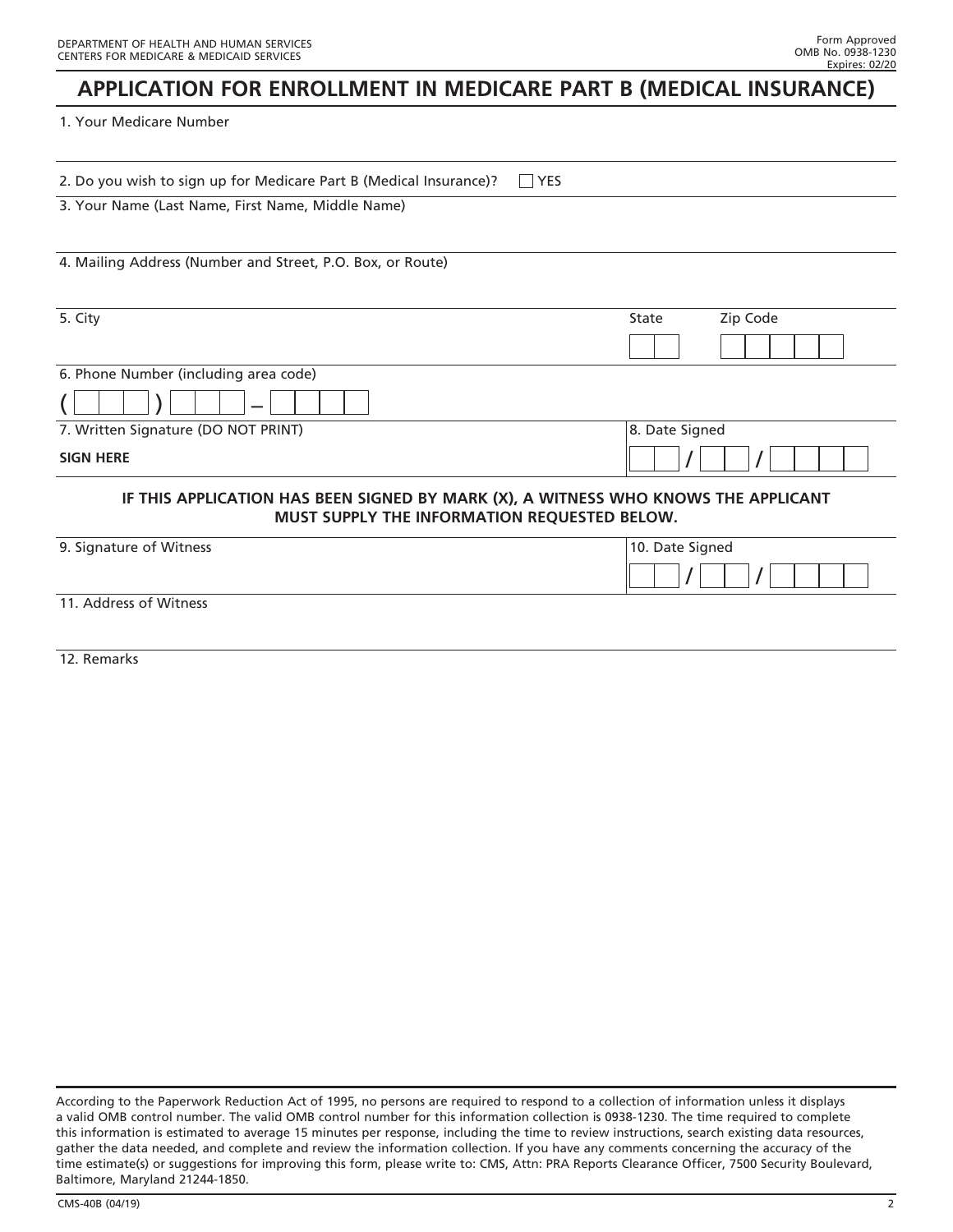## **SPECIAL MESSAGE FOR INDIVIDUAL APPLYING FOR PART B**

This form is your application for Medicare Part B (Medical Insurance). You can use this form to sign up for Part B:

- During your Initial Enrollment Period (IEP) when you're first eligible for Medicare
- During the General Enrollment Period (GEP) from January 1 through March 31 of each year
- If you're eligible for a Special Enrollment Period (SEP), like if you're covered under a group health plan (GHP) based on current employment.

#### **Initial Enrollment Period**

Your IEP is the first chance you have to sign up for Part B. It lasts for 7 months. It begins 3 months before the month you reach 65, and it ends 3 months after you reach 65. If you have Medicare due to disability, your IEP begins 3 months before the 25th month of getting Social Security Disability benefits, and it ends 3 months after the 25th month of getting Social Security Disability benefits. To have Part B coverage start the month you're 65 (or the 25th month of disability insurance benefits); you must sign up in the first 3 months of your IEP. If you sign up in any of the remaining 4 months, your Part B coverage will start later.

#### **General Enrollment Period**

If you don't sign up for Part B during your IEP, you can sign up during the GEP. The GEP runs from January 1 through March 31 of each year. If you sign up during a GEP, your Part B coverage begins July 1 of that year. You may have to pay a late enrollment penalty if you sign up during the GEP. The cost of your Part B premium will go up 10% for each 12-month period that you could have had Part B but didn't sign up. You may have to pay this late enrollment penalty as long as you have Part B coverage.

#### **Special Enrollment Period**

If you don't sign up for Part B during your IEP, you can sign up without a late enrollment penalty during a Special Enrollment Period (SEP). If you think that you may be eligible for a SEP, please contact Social Security at 1-800-772-1213. TTY users should call 1-800-325-0778 You can use a SEP when your IEP has ended. The most common SEPs apply to the working aged, disabled, and international volunteers.

#### *Working Aged/Disabled*

You have a SEP if you're covered under a group health plan (GHP) based on *current* employment. To use this SEP, you must:

- Be 65 or older and currently employed
- Be the spouse of an employed person, and covered under your spouse's employer GHP based on his/her current employment
- Be under 65 and disabled, and covered under a GHP based on your own or your spouse's current employment

You can sign up for Part B anytime while you have a GHP coverage based on current employment or during the 8 months after either the coverage ends or the employment ends, whichever happens first. If you sign up while you have GHP coverage based on current employment, or, during the first full month that you no longer have this coverage, your Part B coverage will begin the first day of the month you sign up. You can also choose to have your coverage begin with any of the following 3 months. If you sign up during any of the remaining 7 months of your SEP, your Part B coverage will begin the month after you sign up.

**NOTE:** COBRA coverage or a retiree health plan is not considered group health plan coverage based on current employment.

#### *International Volunteers*

You have a SEP if you were volunteering outside of the United States for at least 12 months for a tax-exempt organization and had health insurance (through the organization) that provided coverage for the duration of the volunteer service.

PRIVACY ACT STATEMENT: Social Security is authorized to collect your information under sections 1836, 1840, and 1872 of the Social Security Act, as amended (42 U.S.C. 1395o, 1395s, and 1395ii) for your enrollment in Medicare Part B. Social Security and the Centers for Medicare & Medicaid Services (CMS) need your information to determine if you're entitled to Part B. While you don't have to give your information, failure to give all or part of the information requested on this form could delay your application for enrollment.

Social Security and CMS will use your information to enroll you in Part B. Your information may be also be used to administer Social Security or CMS programs or other programs that coordinate with Social Security or CMS to:

1)Determine your rights to Social Security benefits and/or Medicare coverage.

2)Comply with Federal laws requiring Social Security and CMS records (like to the Government Accountability Office and the VeteransAdministration)

3)Assist with research and audit activities necessary to protect integrity and improve Social Security and CMS programs (like to the Bureau ofthe Census and contractors of Social Security and CMS).We may verify your information using computer matches that help administer Social Security and CMS programs in accordance with theComputer Matching and Privacy Protection Act of 1988 (P.L. 100-503).